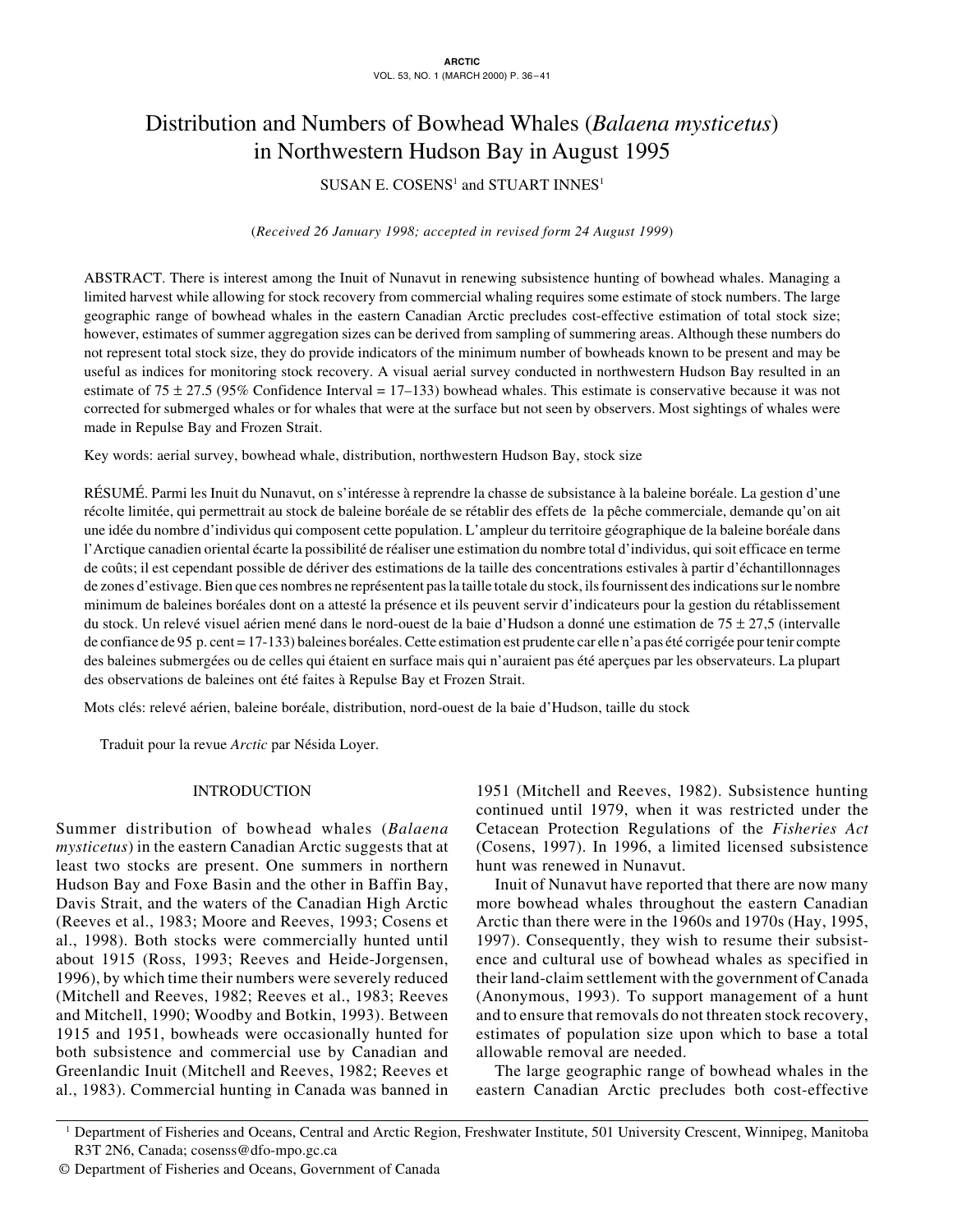sampling of all potential habitats and estimating of total stock size for either the Hudson Bay/Foxe Basin or the Baffin Bay/Davis Strait stock. However, bowheads aggregate in relatively well-defined areas to feed during the summer, and several summering areas are typically used by each stock (see Reeves et al., 1983). Estimates of summer aggregation size can be derived from sampling of these summering areas. Although these numbers do not represent total stock size, they do provide indicators of the minimum number of bowheads present and may be useful as indices for monitoring stock recovery.

We used this sampling approach to estimate the size of summering aggregations of the Hudson Bay/Foxe Basin bowhead stock. Two aerial surveys of bowhead whales summering in northern Foxe Basin in August 1994 resulted in estimates of 256 (S.E. = 31.3) and 284 (S.E. = 48.6) whales (Cosens et al., 1997). Even though these surveys did not include northern Hudson Bay, the results suggested the presence of significantly more than the few tens of bowhead whales previously assumed to comprise the northern Hudson Bay/Foxe Basin stock (Reeves et al., 1983; Reeves and Mitchell, 1990; Zeh et al., 1993).

In August 1995, aerial surveys in northwestern Hudson Bay estimated the numbers of bowhead whales summering in the waters near Southampton Island, one of the two main summering areas used by the Hudson Bay/Foxe Basin stock (see Reeves et al., 1983; Reeves and Mitchell, 1990). This paper outlines the methods used and the estimates obtained from these surveys.

#### METHODS

Aerial surveys conducted from 12 to 17 August 1995 sampled a total area of 70950 km<sup>2</sup> from Whale Cove to north of Lyon Inlet, Nunavut, Canada (Fig. 1). The survey area covered the expected summer distribution of bowhead whales determined from the historical distribution of commercial catches and sightings (Fig. 2, based on Reeves et al., 1983; see also Reeves and Mitchell, 1990; Moore and Reeves, 1993; Ross, 1993) and the present distribution of sightings, as reported by hunters at consultation meetings in Rankin Inlet and Repulse Bay. The near-shore area between Whale Cove and Southampton Island (Block A) was surveyed using systematic transects spaced 11 km apart, while the offshore area of Block A and the rest of the survey area were surveyed using a 22 km spacing (Fig. 1). The near-shore area of Block A, extending about 70 km out from the coastline, was covered with increased effort because it was a region where large commercial catches of bowhead whales had been made. Systematic transects were oriented perpendicular to the coast to minimize the expected variance by having each transect cover similar types of habitat.

Line-transect survey methods with paired observers were used to estimate the number of whales visible at the surface (Buckland et al., 1993) and the proportion of surfaced whales not seen by the observers (Buckland and Turnock, 1992; Harwood et al., 1996). The survey crew consisted of four observers and a survey coordinator. Before surveying began, each crew member was trained in the goals of the survey, the use of the survey equipment, and the information required about each marine mammal observation. Each observer was supplied with a cassette tape recorder with a time-date stamp feature (Sony TCM-38V or Sony NT-1) for recording observations, a clinometer (Suunto PM/360S) for measuring the declination angle to whales, and a field book for making notes.

One observer and the survey coordinator were from the Department of Fisheries and Oceans, and two consecutive teams of three observers each were recruited from Rankin Inlet and Repulse Bay. Neither of the locally recruited survey teams had previous survey experience. The crew from Rankin Inlet surveyed from Whale Cove to Southampton Island (Fig. 1, Block A), and the crew from Repulse Bay surveyed the rest of the area in Roes Welcome Sound and Frozen Strait (Fig. 1, Blocks B and C). Additional transects, based on community consultations, were flown in Wager Bay, in Duke of York Bay, and along the northeastern coast of Southampton Island (Fig. 1, Block D). The crew from Repulse Bay worked on these additional transects.

The survey was flown in a de Havilland Twin Otter with a four-hour flight range and flat windows. The onboard Global Positioning System (GPS) was used for navigation. Observations were made from an altitude of 462 m (1500 feet) and at a flight speed of  $222-259$  km/hr  $(120-140)$ knots). The survey coordinator sat in the co-pilot's seat and recorded data on aircraft position, time of day, Beaufort sea state, cloud cover, and ice conditions, estimated as percent ice cover (Table 1). Four observers sat in the first and third seats on each side of the plane. The coordinator indicated when transects started and ended and communicated with the observers through headsets connected to the aircraft communication system. To reduce fatigue, observers moved at the end of each transect, in clockwise rotation, to the next seating position. When bowhead whales were sighted, observers were to record the number, declination angle, behaviour, and orientation of the whales relative to the aircraft. Sightings of other marine mammals were also noted.

Too few bowheads were seen to determine the density of bowhead whales using line-transect methods. In addition, over half the observations were recorded without the clinometer reading. Strip-transect methods were therefore applied to estimate the total number of bowheads in the survey area. To account for the area under and near the aircraft obscured by the flat windows, the strip was assumed to start at 0.2 km from the trackline of the aircraft. The outer boundary of the strip was set at 2.4 km, the distance to the furthest whale seen at 11˚ from the horizontal on transect 38. Thus, the strip was 2.2 km wide on each side of the aircraft for a total strip width (W) of 4.4 km. The seven observations made without clinometer readings were assumed to be within this strip.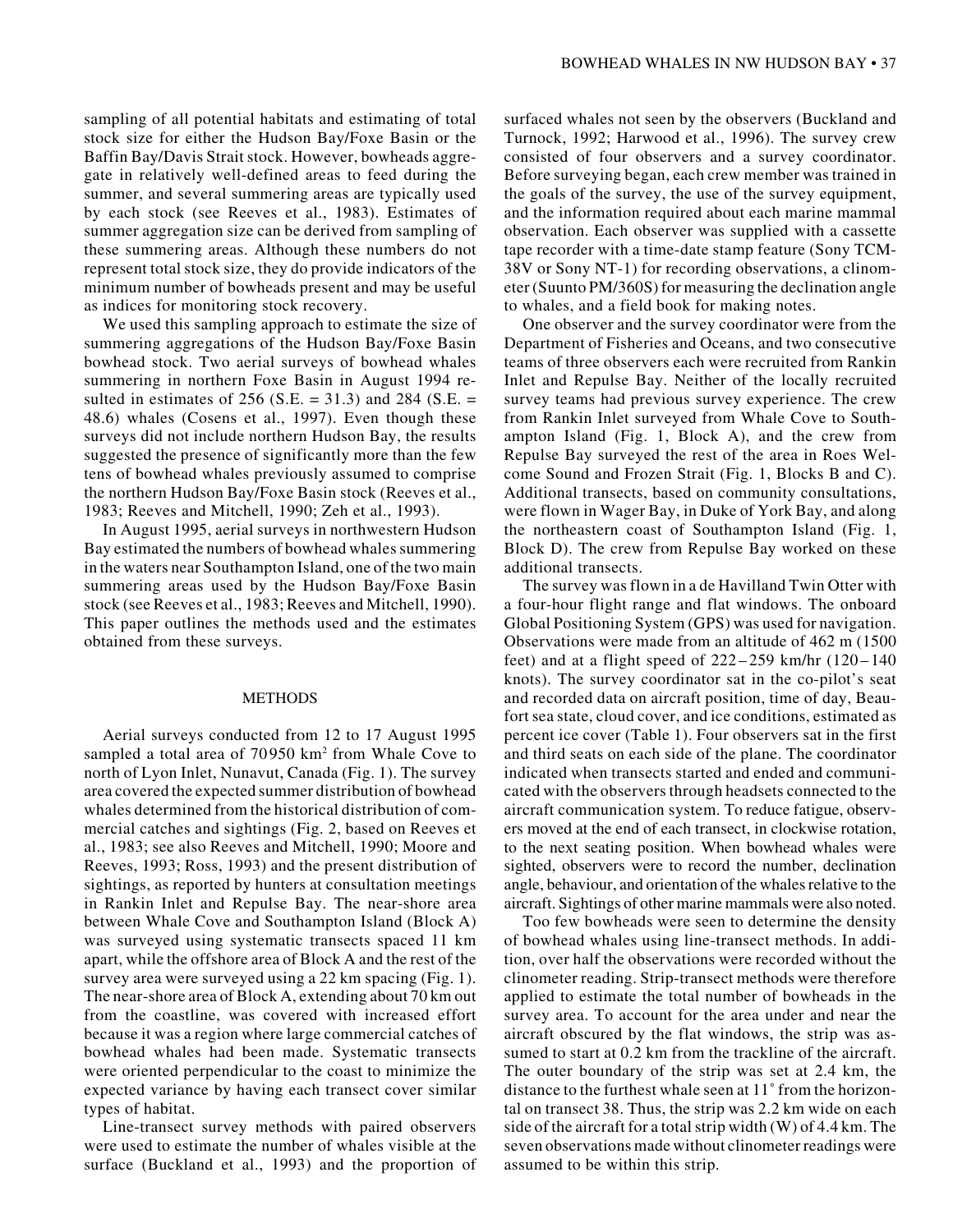

FIG. 1. Survey transects flown and bowheads seen in northwestern Hudson Bay. Block A = Transects  $1-25$  ( $12-14$  August); Block B = Transects  $26-35$  ( $15-$ 16 August); Block C = Transects 36 – 43 (16–17 August); Block D = Transects 44 – 47 (17 August). Transects in Wager Bay, in Duke of York Bay, and along the northeastern coast of Southampton Island (Block D) were included after discussions with local communities. Some sightings were close together, so points on the map may overlap.

Sightings were considered to be duplicates if they were made less than one minute apart by observers on the same side of the aircraft and had similar recorded sighting angles. Two such sightings were eliminated from the analysis (see Table 2).

The estimated number of bowheads at the surface in the total survey area was determined by multiplying the total number of whales sighted, summed over all transects, by the increasing factor:

$$
k = S/W \tag{1}
$$

where  $S =$  transect spacing (i.e., 22 km), and *W* is the strip width (4.4 km). The estimated number of bowhead whales for the area sampled is thus:

$$
\hat{N} = k \sum_{j=1}^{J} \mathcal{X}_j \tag{2}
$$

where  $\hat{N}$  is the estimated number, *J* is the number of transects flown in Blocks B and C, and  $x_i$  is the number of bowhead whales seen on transect *j*. The estimates for Blocks A and D were zero, because no bowhead whales were seen in these blocks. The variance of  $\hat{N}$  was determined by the serial difference method (Yates, 1960; see Kingsley and Smith, 1981; Stenson et al., 1993; Kingsley, 1996) for systematic surveys adjusted with a finite population correction factor. This estimate is:

$$
V_N = k(k-1)\frac{J}{2(J-1)}\sum_{j=1}^{J-1}(\chi_j - \chi_{j+1})^2
$$
 (3)

Symmetrical confidence intervals were calculated on the basis of Student's t-distribution for *J*-1 degrees of freedom.

The locations of the bowhead sightings along transect lines were calculated by using the difference between the time when flight along a transect began and the time when bowhead whales were sighted, multiplied by the average flight speed. Transect locations and positions of bowhead sightings were mapped using MapInfo version 3.0 (MapInfo Corp., Troy, New York).

#### RESULTS AND DISCUSSION

Bowhead whales were seen in Roes Welcome Sound, Repulse Bay, Frozen Strait, and Duke of York Bay (Fig. 1). A total of 17 bowhead whales were seen on transect; however,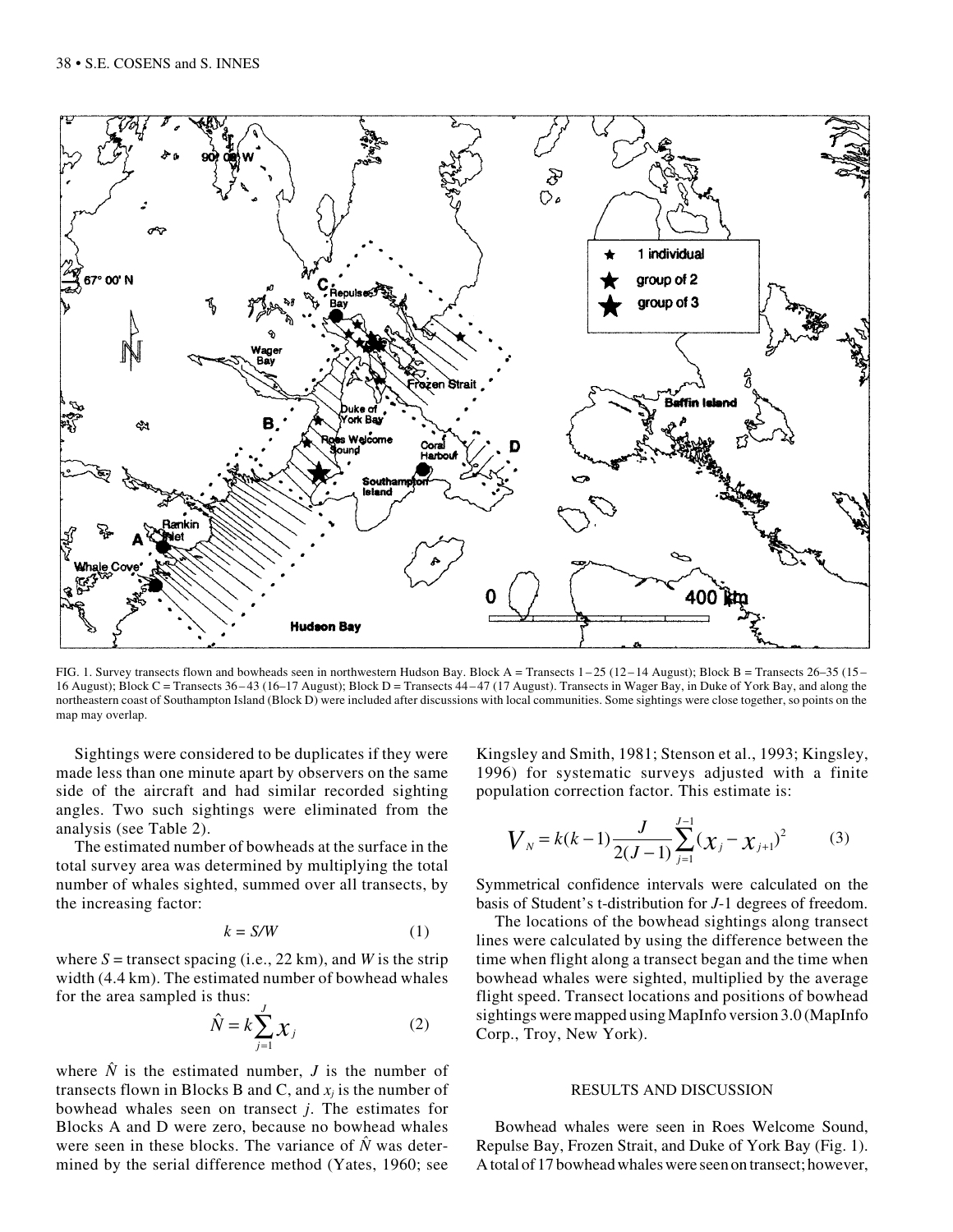

FIG. 2. Main historical distribution of commercial catches of bowhead whales in northwestern Hudson Bay, 1859 – 1913 (striped area) and second summering area in northern Foxe Basin (cross-hatched), where commercial hunting did not occur (after Reeves et al., 1983).

two sightings were eliminated from the analysis because they appeared to be duplicates (Table 2). One bowhead was seen off transect in Duke of York Bay. The estimated number of bowhead whales in Blocks B and C of the survey area was 75 (S.E.  $= 27.5$ ) with a 95% Confidence Interval of 17–133 bowhead whales. This estimate is negatively biased. Some whales present at the surface of the water might not have been seen by the survey crew, and some unknown proportion of bowheads would have been underwater.

There were shortcomings in the way survey data were collected. Although the survey was designed to estimate the number of surfaced whales not seen by observers, observers were overheard discussing some of the sightings, so matched observer counts could not be used to correct for surfaced animals not seen. Also, most sightings (7 of 12) were made without recording clinometer angles, suggesting that more training is necessary for survey crews.

Ideally, there would have been enough observations to estimate the density of bowheads by line-transect methods. However, the low number of recorded declination angles

made this impossible, so the population size was estimated using strip-transect methods. We assumed that bowhead whales were uniformly sightable up to 2.4 km from the aircraft and that all whales seen were within this outer boundary. Three of the six observations with information about perpendicular distance were made between 11 and 15 degrees from the horizontal (i.e., near the outer strip boundary). Although the sample was small, this fact suggests that bowheads at 2.4 km from the plane's trackline were as visible as bowheads nearer the trackline. It was not possible to be certain that the seven sightings without clinometer readings were within the strip. If one of the sighted whales had been outside the strip, the estimate of numbers would be slightly lower, at 70 whales.

The observed distribution of bowhead whales in Roes Welcome Sound and Frozen Strait during the survey matched only part of the historical distribution of commercial whale kills. During the survey, bowheads were not seen either near Marble Island or between Rankin Inlet and Whale Cove, areas that accounted for several kills during the commercial whaling era. However, lack of sightings in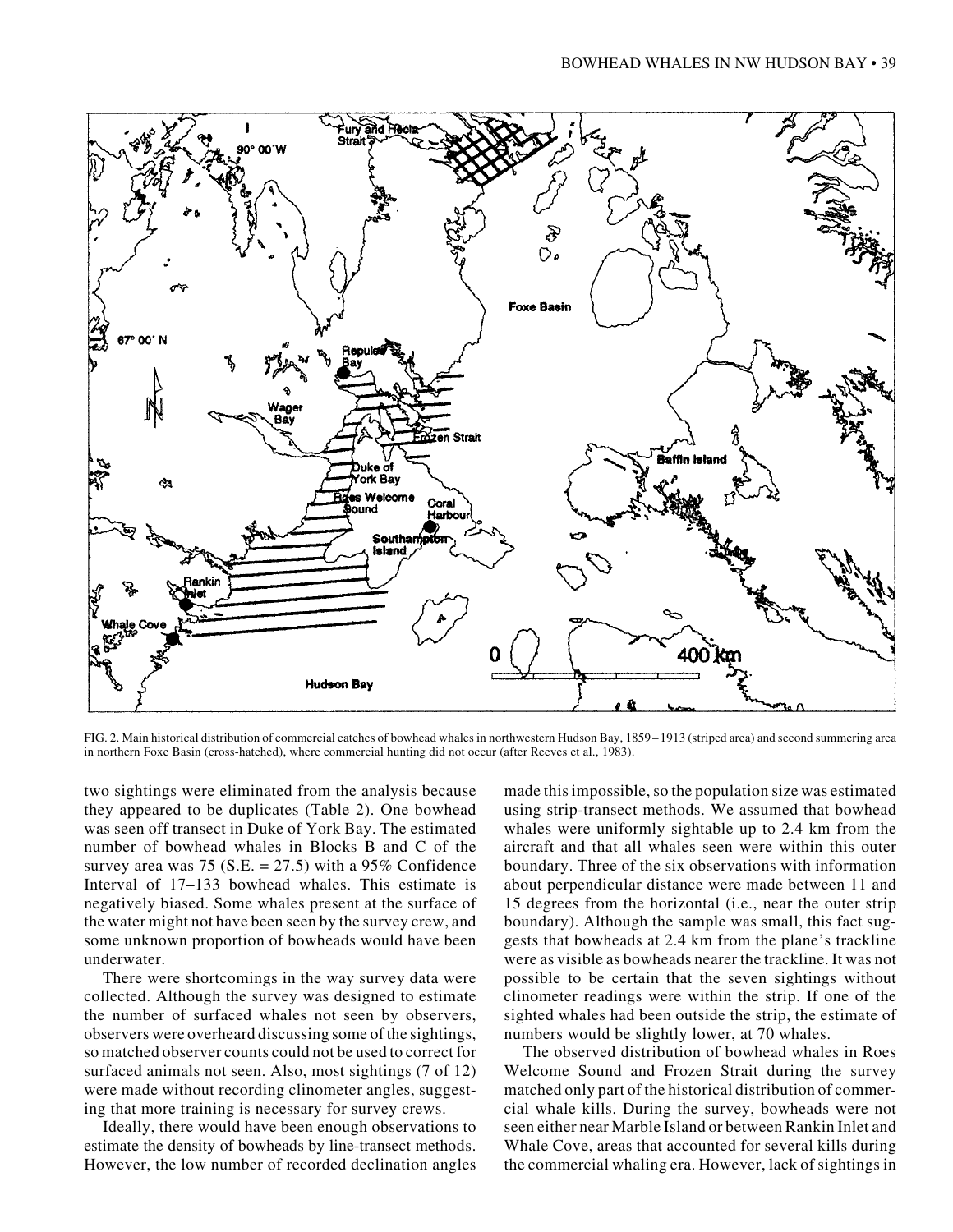| Date      | Time            | Survey Block: Transect | <b>Beaufort Sea State</b> | Glare | Low Cloud                    | % Ice Cover  |
|-----------|-----------------|------------------------|---------------------------|-------|------------------------------|--------------|
| 12 August | $14:42 - 18:20$ | A: 1 to 6              | $1 - 3$                   | yes   | offshore, reduced visibility | $\mathbf{0}$ |
| 13 August | $08:55 - 18:12$ | A: $7 \text{ to } 20$  | $1 - 3$                   | yes   | some near-shore              |              |
| 14 August | $10:03 - 12:49$ | A: $21$ to $24$        | $1 - 3$                   | yes   | nil                          |              |
| 15 August | $14:42 - 18:30$ | $B: 25$ to 31          | $2 - 3$                   | yes   | nil                          |              |
| 16 August | $10:17 - 18:28$ | $B: 31$ to 35          | $1 - 3$                   | yes   | nil                          | up to $90$   |
|           |                 | $C: 36$ to 39          | $0 - 1$                   | yes   | nil                          | up to $90$   |
| 17 August | $09:38 - 16:00$ | $C: 40$ to 43          | $0 - 2$                   | yes   | nil                          | up to $90$   |
|           |                 | D: 44 to 47            | $0 - 1$                   | yes   | nil                          | up to $90$   |

TABLE 1. Weather and ice conditions during the aerial survey of northwestern Hudson Bay, Nunavut, Canada in 1995.

an area does not necessarily mean that whales were not present. For example, one bowhead was reported near Whale Cove at the time of our survey (R. Luke, pers. comm. 1995), but this whale was not seen from the aircraft.

It is also possible that, in August, bowheads are more likely to be in Frozen Strait and Repulse Bay than in Roes Welcome Sound or farther south. Most commercial kills in the southern portion of the survey area were made in June and July, while those in Frozen Strait and Repulse Bay were made in August and September (see Ross, 1974; Reeves et al., 1983). This pattern suggests that there is seasonal movement of bowheads into Frozen Strait from the Hudson Bay coast. The distribution of sightings made during the survey is consistent with the distribution of whale kills made during the month of August between 1860 and 1915 (Ross, 1974). Given the likelihood that seasonal variation in bowhead distribution occurs along the Hudson Bay coast, the area between Whale Cove and Roes Welcome Sound (Block A) was probably oversampled, and future summer surveys could reduce effort in this block.

The sightability of whales might also have been lower in the southern part of the survey area than in the northern part because sea states were higher when Blocks A and B were surveyed than when Blocks C and D were done. Sea state 3 was reported on 15 of 24 transects in Block A and on the first four transects of Block B. Sea states of 1 and 2 were reported on the other transects in these blocks. Lighter winds on the days when Blocks C and D were surveyed resulted in sea states of 0 and 1. The sighting of three whales on transect 28 in Block B was made at a sea state of 3. The remaining 12 whales were seen at sea states of 0 or 1. Ongoing survey work in northern Foxe Basin (Cosens et al., 1997; Cosens, unpubl. data) has indicated that a sea state of 2 or higher can significantly reduce the sightability of bowheads from a survey aircraft.

Northwestern Hudson Bay appears to be one of two main summering areas used by the Hudson Bay/Foxe Basin stock (Reeves and Mitchell, 1990). Ongoing research (Cosens and Blouw, unpubl. data) indicates that whales summering in northern Foxe Basin are juveniles and cow-calf pairs. These observations suggest that segregation of bowheads by age and female reproductive status occurs in this stock and that the two summering areas are not used interchangeably. Additional work, however, is required to determine whether the sum of the 1995

TABLE 2. Distribution of sightings among transects where bowheads were seen. (One bowhead seen off transect in Duke of York Bay is not included in the analysis.) Sightings 38\*\* and 39\*\* were also eliminated from the analysis because they were considered to be duplicates of 38\* and 39\*, that is, resightings of whales seen by another observer on the same side of the aircraft. Thus the remaining total of 12 sightings included 15 whales ( $nd = no$  data).

| Transect# | Ice Conditions | Number Seen | Angle Below Horizontal |
|-----------|----------------|-------------|------------------------|
| 28        | open           | 3           | 15                     |
| 29        | open           |             | nd                     |
| 31        | open           |             | nd                     |
| 37        | $< 5\% - 80\%$ |             | nd                     |
| 37        | $< 5\% - 80\%$ |             | nd                     |
| 37        | $< 5\% - 80\%$ |             | 45                     |
| $38*$     | $<1\% - 50\%$  |             | 11                     |
| 38**      | $< 1\% - 50\%$ |             | 12                     |
| $39*$     | $< 1\%$        | 2           | nd                     |
| 39        | $< 1\%$        |             | 39                     |
| 39        | $< 1\%$        |             | nd                     |
| 39**      | $< 1\%$        |             | nd                     |
| 39        | $< 1\%$        |             | nd                     |
| 43        | $0 - 50\%$     |             | 42                     |

estimate of numbers in northwestern Hudson Bay and the 1994 estimate of numbers in northern Foxe Basin can be used to estimate total stock size. Future surveys should sample both areas at the same time to ensure that no movement of animals from one summering area to the other has occurred between surveys.

#### ACKNOWLEDGEMENTS

The survey was funded by the Nunavut Wildlife Research Trust of the Nunavut Wildlife Management Board and by the Department of Fisheries and Oceans (Central and Arctic Region). It was conducted under Licence #0300995N of the Nunavut Research Institute. The cooperation and interest of the Aqiggiak Hunters and Trappers Organization (Rankin Inlet, Nunavut) and the Arviq Hunters and Trappers Organization (Repulse Bay, Nunavut) were most appreciated. Larry Dueck (Department of Fisheries and Oceans, Central and Arctic Region) ably coordinated the survey. The survey crews included Catherine Ohpataujak, Patrick Kaludjak, and Victor Kaludjak from Rankin Inlet and Marius Kridluar, Mark Tagornak, and Pia Sanerganuot from Repulse Bay. The aircraft was chartered from Calm Air, and we thank the pilots and co-pilots for their patience and enthusiasm. We thank Pierre Richard and Michael